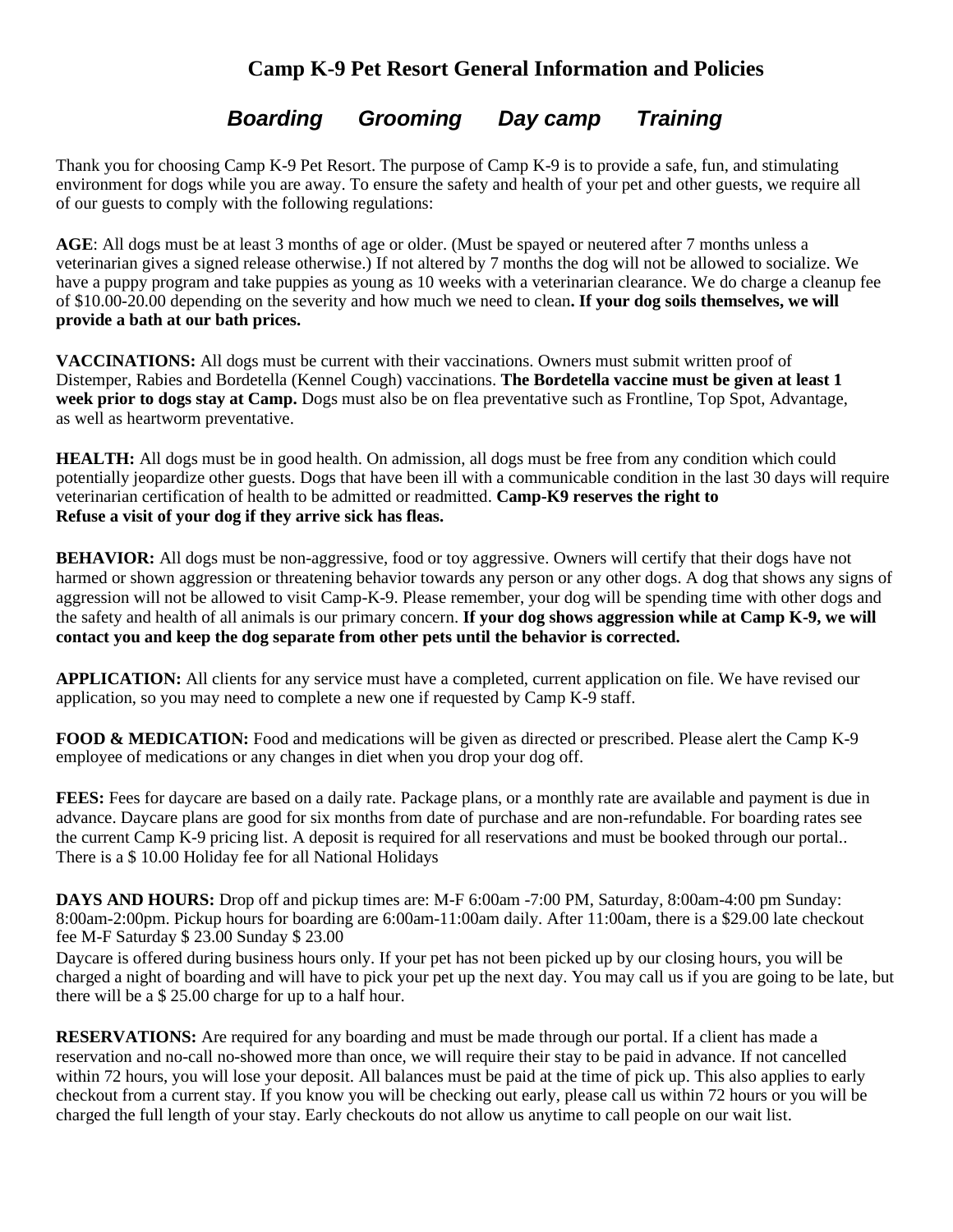## **Camp K-9 Pet Resort & Spa** *DAYCARE* **18501 Le Claire Avenue** *BOARDING* **Country Club Hills, IL 60478 708-798-4473 Owner Agreement**

I, authorize Camp K-9 Pet Resort & Spa (Hereafter called Camp K-9) and their employees to allow my dogs to use the facility for the following services (please circle all that apply):

Doggie Day camp Grooming Boarding Training I, release Camp K-9 from any and all liability incurred to my dog

or property while in their care. (All necessary precautions will be made to keep Camp K-9 a fun and safe place.)

My dog/s, , are in good health and have not been ill with any communicable conditions in the last 30 days. I further certify that my dogs have not harmed or shown aggression towards any person or any other dog. I understand that I am solely responsible if my dog bites or injures a Camp K-9 employee, customer, or another dog.

Camp K-9 reserves the right to cancel any contract for reasons that would jeopardize the safety and well-being of our staff and clients.

I understand and agree that Camp K-9 is a cage-free facility and my dogs will play in open areas with other dogs. Camp K-9 will not be responsible for injury to any dog resulting from information withheld from Camp K-9. I understand and agree that any problems that should develop with my dogs will be treated as deemed best by the staff, at their sole discretion, and that I assume full financial responsibility for any and all expenses involved.

In the event of an emergency, Camp K-9 will first contact the customer and if they or their designated alternate cannot be reached, all arrangements will be made by Camp K-9. Dogs needing immediate assistance will be taken to Meadowbrook Animal Hospital 708-444-2287. After normal veterinary hours dogs needing medical assistance will be taken to the Emergency Vet Clinic in Crestwood or Mokena.

I further understand and agree that if my dog displays aggressive behavior or is destructive, for the safety and health of dogs and others, my dog will either be confined to a separate area (indoor or outdoor), for a portion of, or the remainder of his/her stay; with no offset or deduction in price. Upon a second offence, your dog may be disqualified as a Camp K-9 client. Should my dog chew a kennel or destroy Camp K-9 property it is my responsibility to cover the costs of the repairs or replacement. All necessary precautions will be made to keep Camp K-9 a fun and safe place for your pets.

This waiver and its attached riders contain the entire agreement between the parties. All terms and conditions of this waiver shall be binding on the signees (pet owner), and their heirs, administrators, personal representatives, and assigns of Camp K-9 Pet Resort & Spa.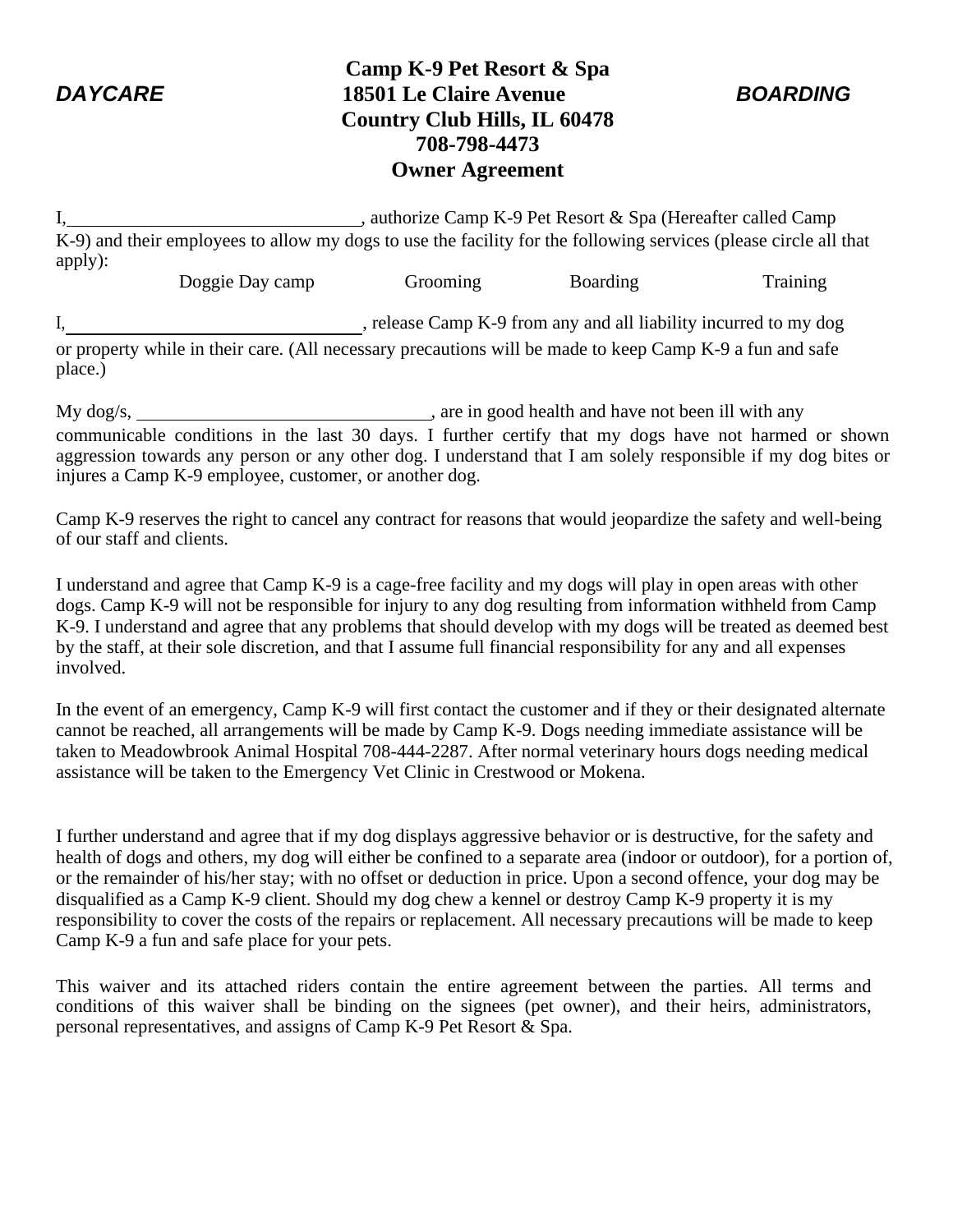#### **Payment Requirements**

I understand the fee schedule and agree to pay the current rate listed on the Camp K-9 Price List for any fee services provided on the dates my dog was in attendance at Camp K-9. All boarding must be paid in full before any dog is allowed to leave our facility. There is a holiday fee of \$ 10.00 for all legal and recognized holidays.

If you are writing a check and it comes back NSF, there is a \$33.00 charge, plus all bank fees. There will also be a 1.5% interest charge added to this balance per month until it is paid in full. At 90 days if still unpaid it will be turned over to collections.

All cancellations require 72-hour notice. A deposit of \$40 is required for all boarding reservations. If you cancel within 72 hours, you will be refunded the entire amount of your deposit. If a client has made reservations and does not show more than once with no attempt to inform Camp K-9 of the cancellation, all future reservations from that client will be need to be paid in full prior to the dogs' stay. There is a \$ 10.00 Holiday fee for all National Holidays per dog.

#### **Emergency Contacts**

Please list two people who can be reached in the event of an emergency.

**These people will be authorized to pick up your pet and make decisions regarding emergency care in the event you cannot be reached**. We CANNOT release your pet to anyone who is not on this list. For each trip we ask that you update your emergency contact information if any number or name has changed by initializing the attached form.

| Name:                 | Phone: |
|-----------------------|--------|
| <b>Email Address:</b> | Cell:  |
| Name:                 | Phone: |
| <b>Email Address:</b> | Cell:  |

Date:

By signing this waiver, the owner certifies the accuracy of all information given about their pet, including, but not limited to, medical conditions, personality, and prior aggression. Any information found to be incorrect with prior knowledge of the owner will be considered fraud and treated as such.

Injury to Camp K-9 staff, guests, or other dogs caused by any dog will be the financial responsibility of **the dog's owner.**

Owner Signature:

| Camp K-9 Representative: |  |
|--------------------------|--|
|                          |  |

Date:

Date: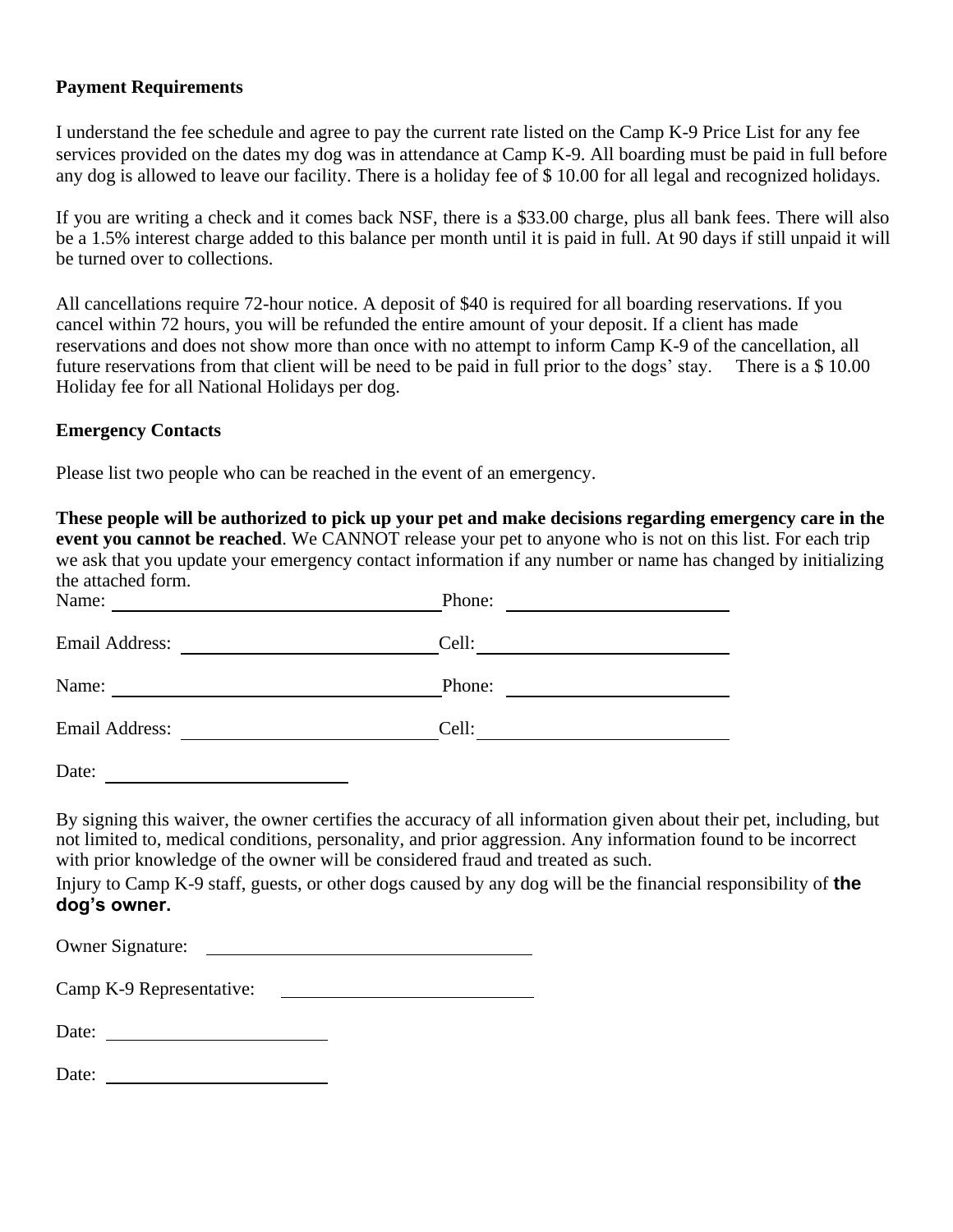### **Camp K-9 Pet Resort & Spa**

### **AUTHORIZATION FOR EMERGENCY MEDICAL TREATMENT**

The undersigned owner of the animal named,  $\blacksquare$ , hereby authorizes a licensed veterinarian, and whoever may be designated as assistants, to administer such treatments and to perform such procedures as are considered therapeutically or diagnostically necessary for the care of any animal, including the administration of anesthesia.

In the event that emergency treatment is required, I authorize the veterinary staff and their assistants to perform medical and surgical treatments necessary to preserve the life of the patient until I can be contacted for further authorization.

I understand that no guarantee of successful treatment is made. I accept financial responsibility for the treatment of the above-named patient, and I understand that payment in full is due upon release of the patient from the veterinary hospital, or when service is otherwise terminated. I understand that I am entitled to a written estimate of charges at my request.

Veterinary service is provided during night time hours as necessary in the judgment of the veterinarian in charge. Continuous presence of qualified personnel may not be provided. I certify that I have read and fully understand this authorization of emergency medical treatment, the reasons why such treatment is considered necessary, as well as the advantages and possible complications.

I hereby release Camp K-9 and all staff from any and all claims arising out of such an emergency situation.

I certify that I have read and understand the forms and condition stated in this agreement, and acknowledge that this agreement shall be effective and binding upon the parties.

Signature of Owner: Date:

Print Name:\_\_\_\_\_\_\_\_\_\_\_\_\_\_\_\_\_\_\_\_\_\_\_\_\_\_\_\_\_\_\_\_\_\_\_\_\_\_\_\_\_\_\_\_\_\_\_\_\_\_\_\_\_\_\_\_\_\_\_\_\_\_\_\_\_\_\_\_

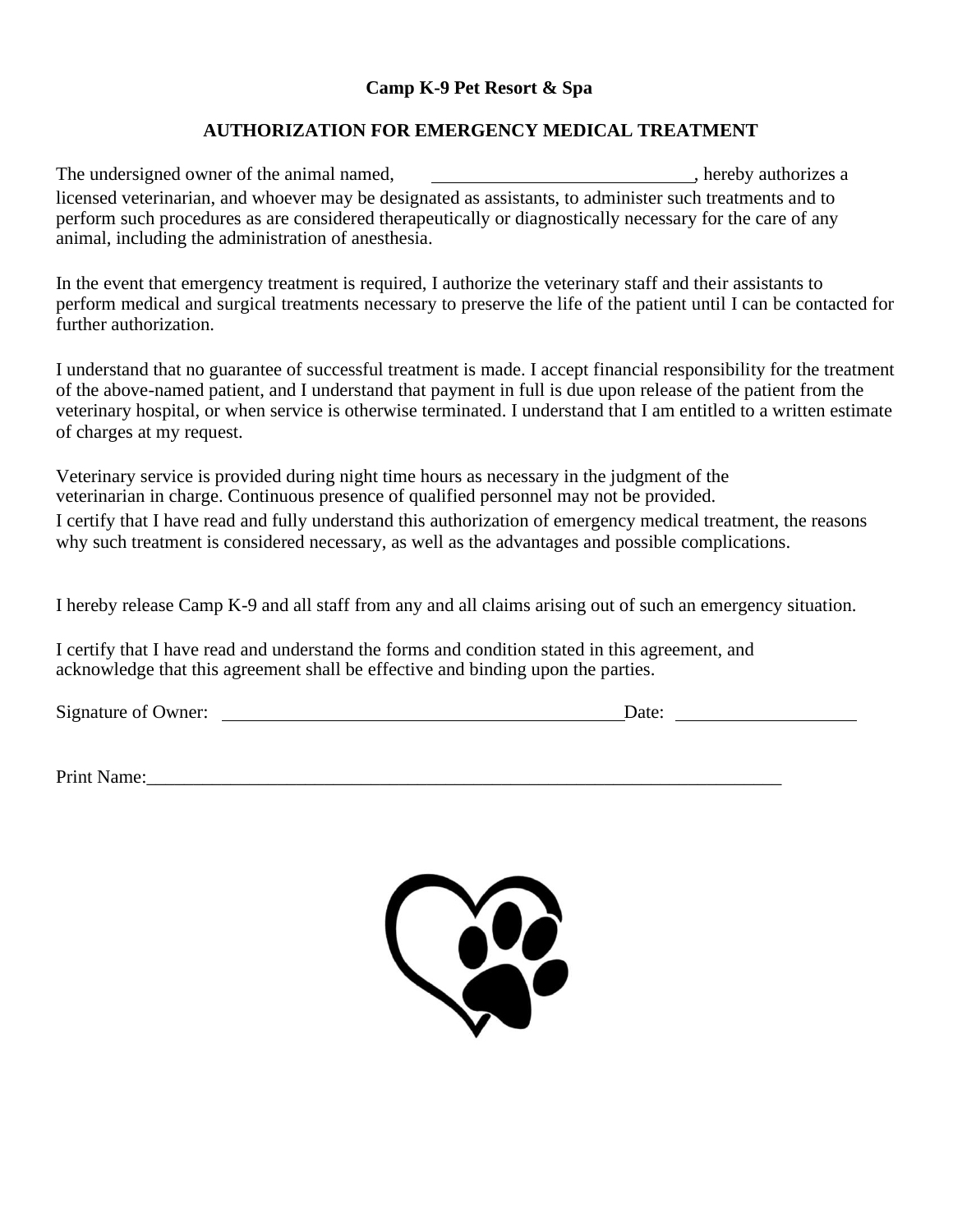### **Owner Contact Information**

| City:                                       |                                                         |  | $\mathsf{Zip} \; \mathsf{code} \colon \; \underline{\hspace{2cm}}$ |  |
|---------------------------------------------|---------------------------------------------------------|--|--------------------------------------------------------------------|--|
|                                             |                                                         |  |                                                                    |  |
| Home Phone:                                 |                                                         |  | Cell Phone:                                                        |  |
| <b>Information</b><br>Name: Breed/Color:    |                                                         |  | <u> 1989 - Andrea Brand, amerikansk politik (</u>                  |  |
| Birth Date/Age:                             |                                                         |  | Sex: Spayed/Neutered?                                              |  |
|                                             | Age when spayed/neutered: <u>Date you acquired dog:</u> |  |                                                                    |  |
| <u>n a giro na shekara na shekara a she</u> |                                                         |  |                                                                    |  |

**Dogs over 1 year of age that are unspayed/unneutered may be subject to a \$10/day cleaning charge during boarding. Unaltered dogs exhibiting signs of heat (female) or excessive dominance (male) will be secluded from other dogs while at Camp K-9.**

**Please provide any useful information about your dog's history:**

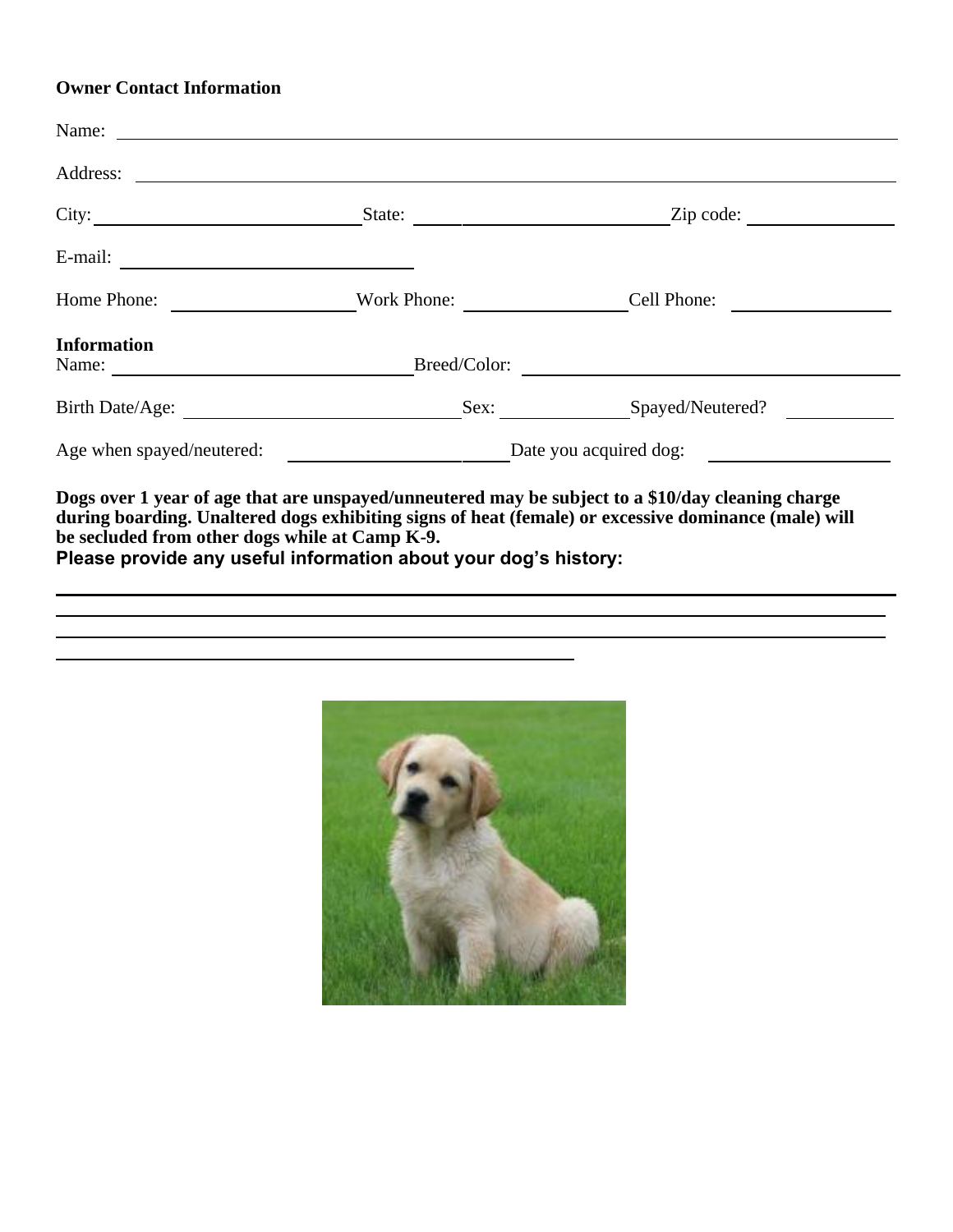# **General Information**

| How did you hear about Camp K-9? |                                                                                                                                                                                                                                      |  |  |  |
|----------------------------------|--------------------------------------------------------------------------------------------------------------------------------------------------------------------------------------------------------------------------------------|--|--|--|
|                                  |                                                                                                                                                                                                                                      |  |  |  |
|                                  | Owners Name: <u>and the contract of the contract of the contract of the contract of the contract of the contract of the contract of the contract of the contract of the contract of the contract of the contract of the contract</u> |  |  |  |
|                                  | ,我们也不会有什么。""我们的人,我们也不会有什么?""我们的人,我们也不会有什么?""我们的人,我们也不会有什么?""我们的人,我们也不会有什么?""我们的人                                                                                                                                                     |  |  |  |
| <b>Veterinarian Information</b>  |                                                                                                                                                                                                                                      |  |  |  |
|                                  | Name:                                                                                                                                                                                                                                |  |  |  |
|                                  |                                                                                                                                                                                                                                      |  |  |  |
|                                  | City: <u>City:</u> City: City: City: City: City: City: City: City: City: City: City: City: City: City: City: City: City: City: City: City: City: City: City: City: City: City: City: City: City: City: City: City: City: City: City  |  |  |  |
|                                  |                                                                                                                                                                                                                                      |  |  |  |

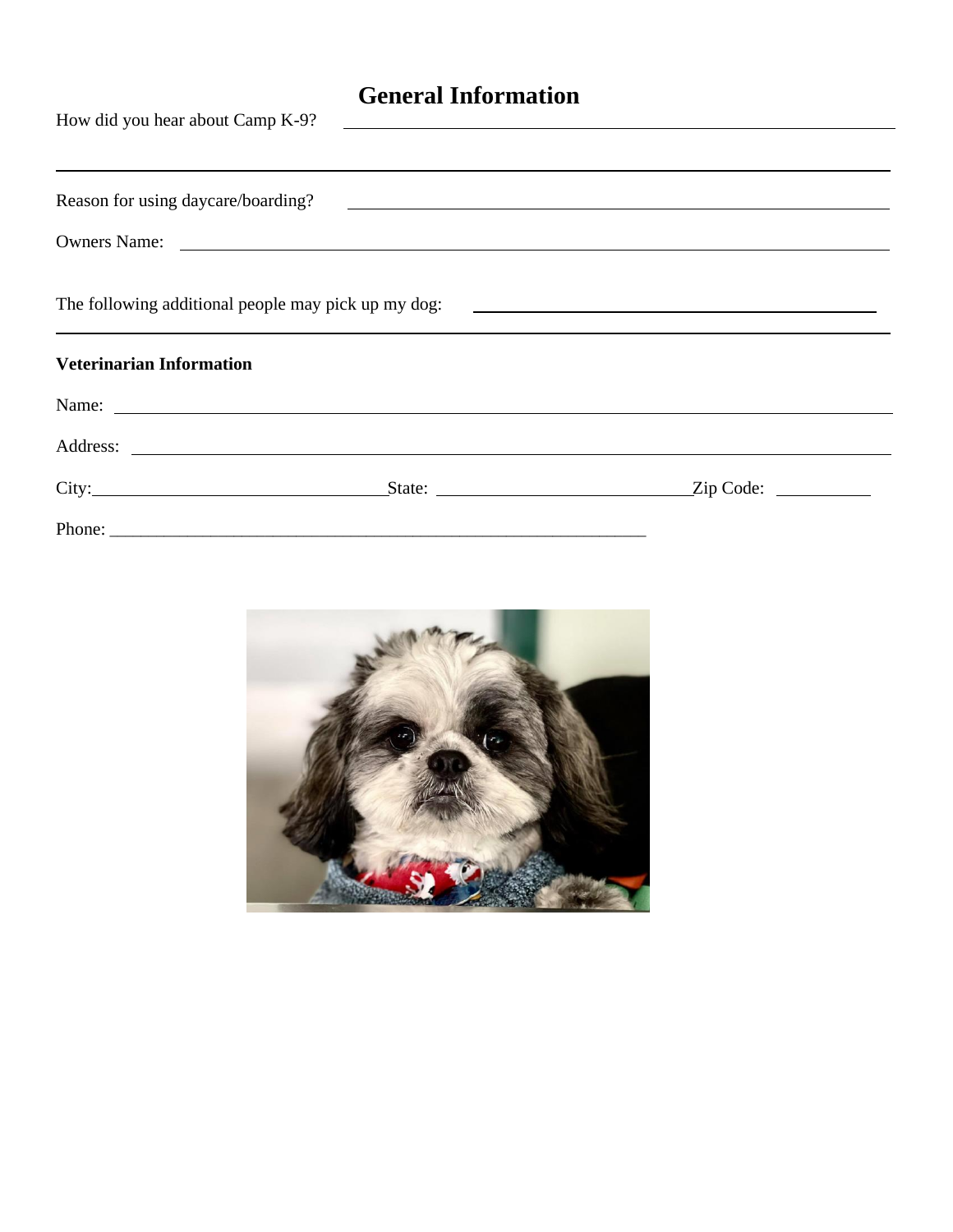## **Pet Profile**

Please complete the following form to the best of your knowledge to accurately describe the personality and temperament of your dog.

# **People Interaction**

- People Friendly
- Shy towards new people
- Shows people aggression
- Dog has bitten a person before
- Dog dislikes small children
- Dog dislikes or is shy around men
- Dog dislikes or is shy around women
- Dog dislikes or is shy of people in uniform
- Dislikes or barks at people coming through a door
- Dislikes or barks at strangers

# Dog enjoys being pet or touched by people

- Dog is shy of head being touched or petted
- Dog is shy of their collar being touched
- Dog dislikes their feet being touched
- Dog dislikes being constrained/hugged

## **General Behavior**

| <b>Dog Interaction</b>                                  | Dog shows food aggression                |
|---------------------------------------------------------|------------------------------------------|
| Likes other dogs                                        | Dog bolts from open doors                |
| Is friendly and playful with other dogs                 | Dog displays separation anxiety          |
| Dog is passive or ambivalent toward other dogs          | Dog comes when called                    |
| Dog shows aggression toward other dogs                  | Dog dislikes/is uncomfortable in the car |
| Dog is nervous around small dogs                        | Dog dislikes being groomed               |
| Dog is nervous around large dogs                        | Dog needs to be muzzled when groomed     |
| Dog shows signs of prey-drive toward smaller animals/   | Barks when left alone                    |
| dogs                                                    | Is fearful of loud/strange noises        |
| Dog is friendly and well behaved with all other animals | Is housetrained                          |
| Dog is friendly with puppies/younger dogs               | Is crate trained                         |
| Dog is nervous or shy of younger/energetic dogs         | Walks well on the leash                  |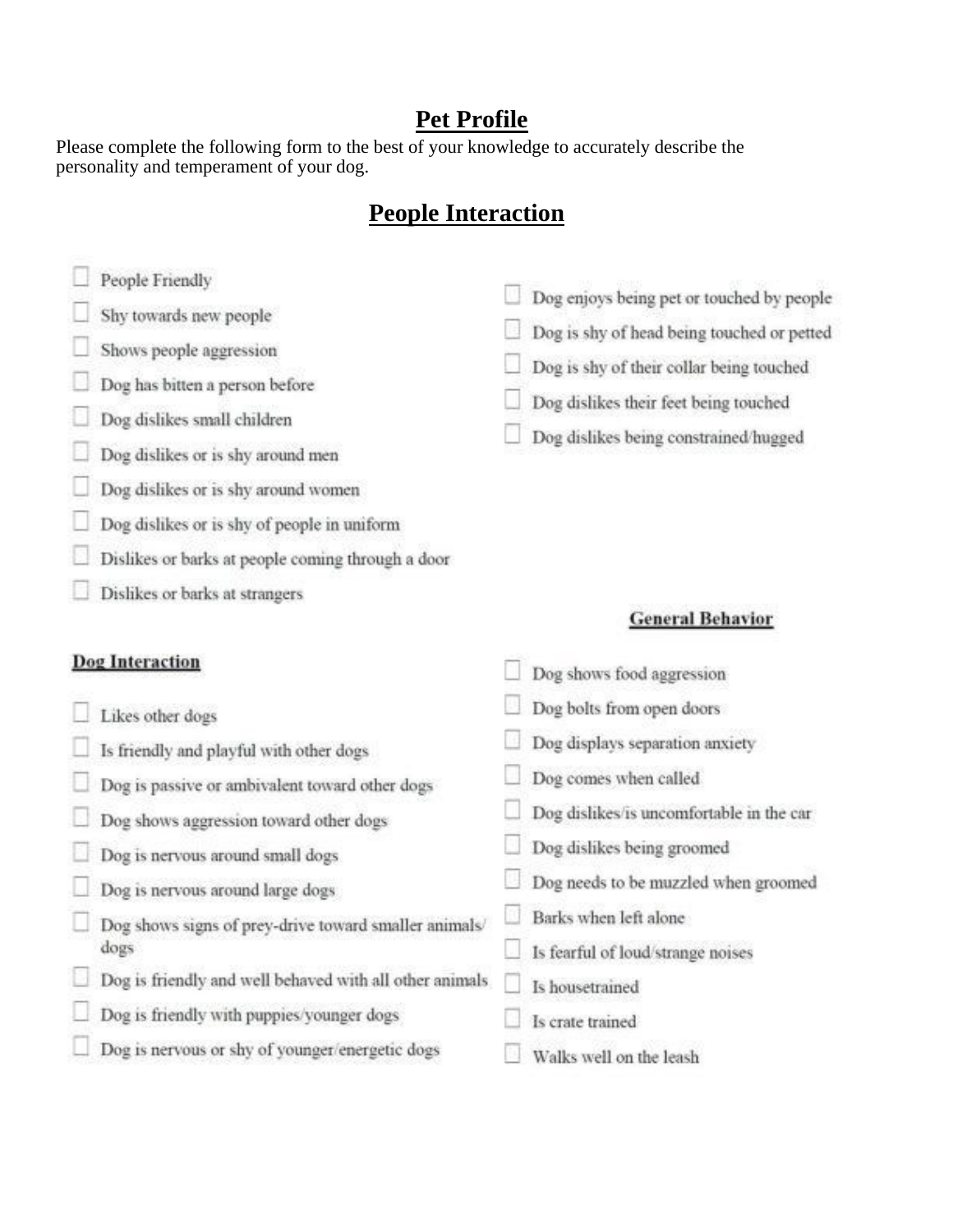# **Final Details**

**Read over each section and initial and fill in as appropriate. If the section does not pertain to your dog, please fill in no or N/A and initial the box. For behavioral issues, please describe how you would like Camp K-9 staff to correct/reprimand the behavior.**

| Owner's Initials Description of Behavior                        | Owner's instructions |
|-----------------------------------------------------------------|----------------------|
| Dog suffers from allergies                                      |                      |
| Dog is nervous/aggressive<br>with certain dogs                  |                      |
| Dog is aggressive over cer-<br>tain objects                     |                      |
| Dog has growled at or<br>bitten people/dogs                     |                      |
| Dog has nipping/mouthing<br>problems                            |                      |
| Dog has jumping problems                                        |                      |
| Dog has housetraining<br>problems                               |                      |
| Dog jumps fences/digs<br>holes to escape                        |                      |
| Dog habitually destroys<br>certain items (please de-<br>scribe) |                      |
| Dog knows these<br>commands                                     |                      |
| Dog had movement re-<br>strictions or other medical<br>issues   |                      |